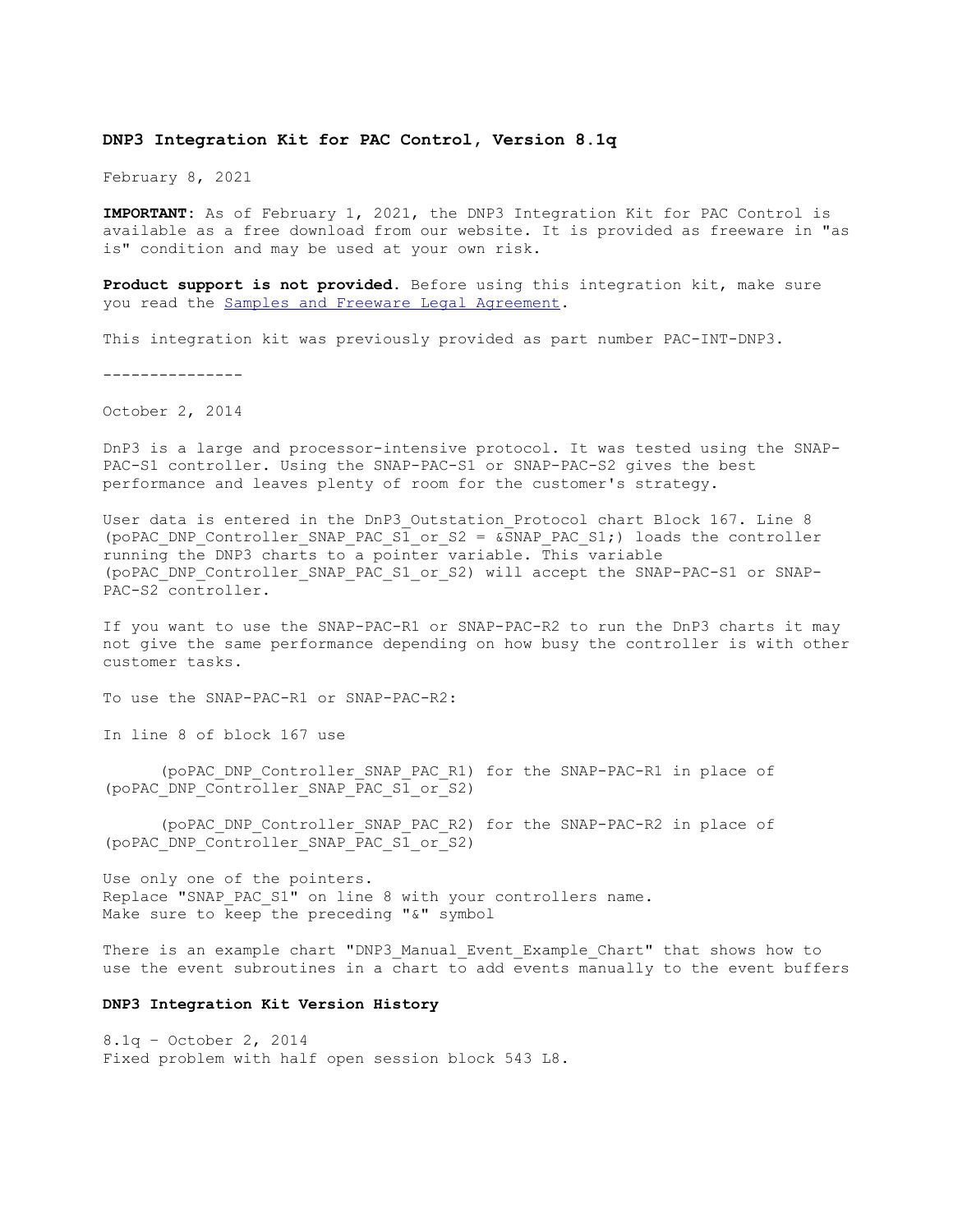8.1p – September 18, 2014 Added single event buffer mode. 8.1o – April 3, 2014 Fixed length problem B50 L38 and B69 L109. 8.1n – December 4, 2012 (Formerly 8.1ab – October 3, 2012. The version number was changed to conform to Opto 22's standard.) \* Fixed error in reset error log block 179. \* Outstation using wrong index for Keep-Alive block 543. \* Clear Unsolicited timing bit if Outstation Com down and AL state is reset block 543 & 98. 8.1aa – June 13, 2012 Added DNP3 Master charts. 8.1l \* Added Serial or Ethernet per master connection. \* Added Auto Event configuration function. \* Corrected Add Gp32 Event subroutine - v2 and v4 to handle negative numbers. 8.1k - September 27, 2011 \* Added virtual table indexes for binary and analog points. \* Added float support. g30v5, g32v5, g32v7, g40v3, g41v3. 8.1j – August 25, 2011 Fixed problem writing negative numbers to analog outputs. l 8.1i – December 14, 2010 \* Fixed bug in CROB when sending command to wrong model type. \* Changed Conplementary two-output model setup from 2 & 2 to 2 & 3 pairs \* Changed DNP time synchronization to also set system clock. 8.1h – March 30, 2010 Fixed a bug with group 20, variation 2. 8.1g – November 3, 2009 Fixed All-Stations Message Received. 8.1f – June 19, 2009 \* Added Level 3 support for Qualifier 0x00 and 0x01 \* Fixed bug subroutine for group 2. \* Added group 23 event support. \* Added virtual counter support. 8.1e - January 2009 \* Added function 24. 8.1d January 2009 \* Fixed read bugs, serial bugs, and 2009 timestamp. 8.1c November 2008 \* Corrected error in block 124. \* Corrected error in block 625.